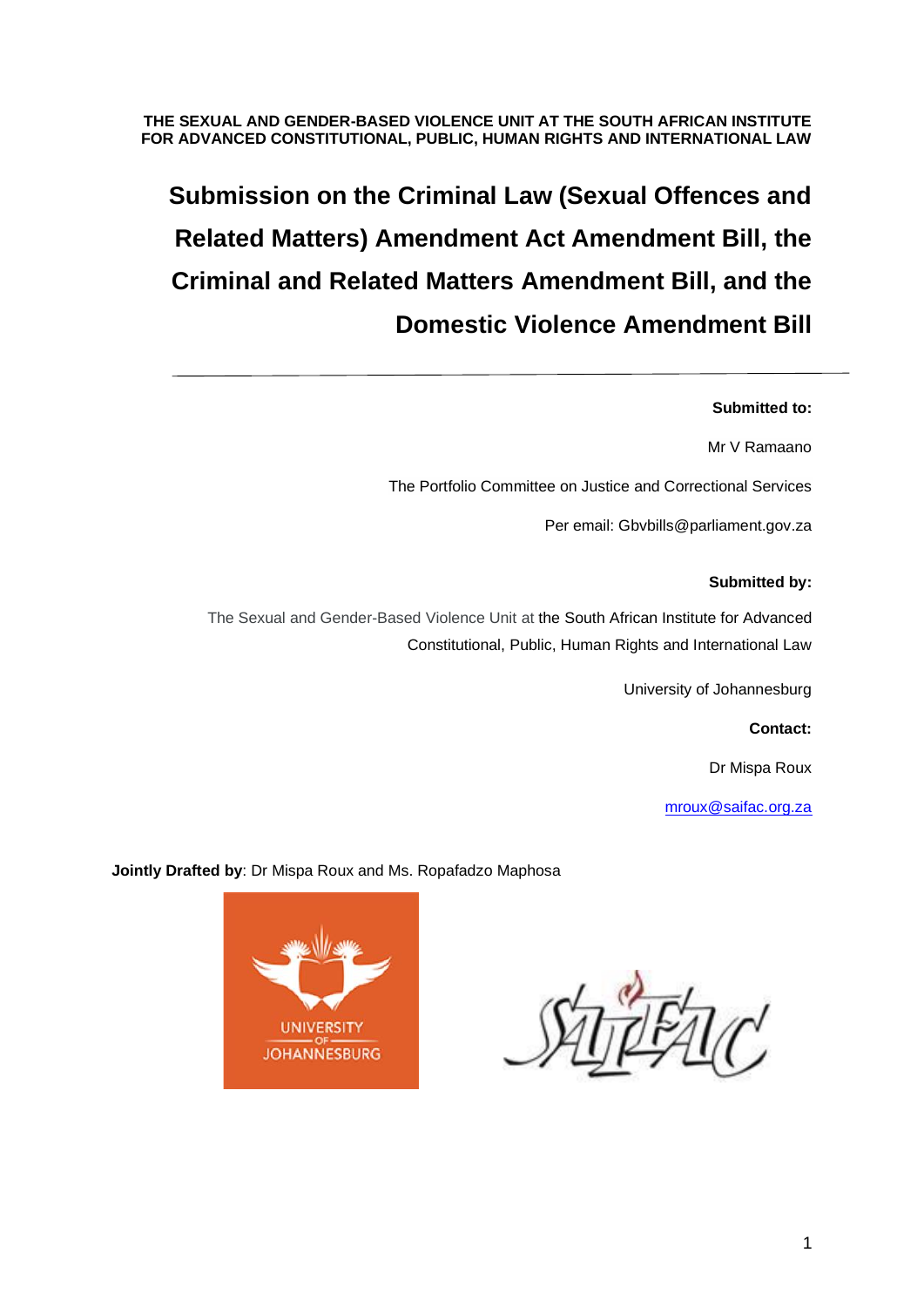# **EXECUTIVE SUMMARY**

- The Sexual and Gender-Based Violence Unit at the South African Institute for Advanced Constitutional, Public, Human Rights and International Law (SAIFAC), a centre of the University of Johannesburg, welcomes the opportunity to make a written submission on the amendments to three pieces of legislation on gender-based violence (GBV).
- **We would also appreciate the opportunity to make a verbal presentation, preferably virtually.**
- SAIFAC recognises and acknowledges the scourge of sexual and genderbased violence (GBV) in South Africa as a serious crime and human rights violation. The majority of victims of sexual and gender-based violence are women and children, as well as vulnerable persons such as mentally ill, physically disabled, and elderly persons. The need to adopt policies and implement legislative measures to protect these persons are imperative, and the amendments to strengthen existing legislation on gender-based violence are therefore especially timely and welcomed.
- The demands for stricter laws to address the harmful consequences of GBV as well as its root causes have remained largely unaddressed government until now. In order to address the increasing instances of sexual and domestic violence South Africa, it has been argued that harsher sentences have to be imposed on perpetrators of sexual and gender-based crimes, specifically for its deterrent value. However, counterarguments are that harsher sentences serve little to no rehabilitative purpose for offenders, do not address the root causes of these crimes, and do not assist in the prevention hereof. Further, sentencing only occurs once the accused is convicted, therefore victims are only protected long after the crime has been committed.
- Concisely, we submit that any proposed amendments to existing legislation must clearly reflect the various purposes thereof, namely deterrence, retribution, restitution, rehabilitation and reform. Further, placing too much emphasis on the ability of victims to protect themselves perpetuates existing societal stereotypes relating to sexual and gender-based violence (to illustrate: the belief that a victim must fight back against a perpetrator to ward off the attack, that a romantic relationship can easily be ended when there is any form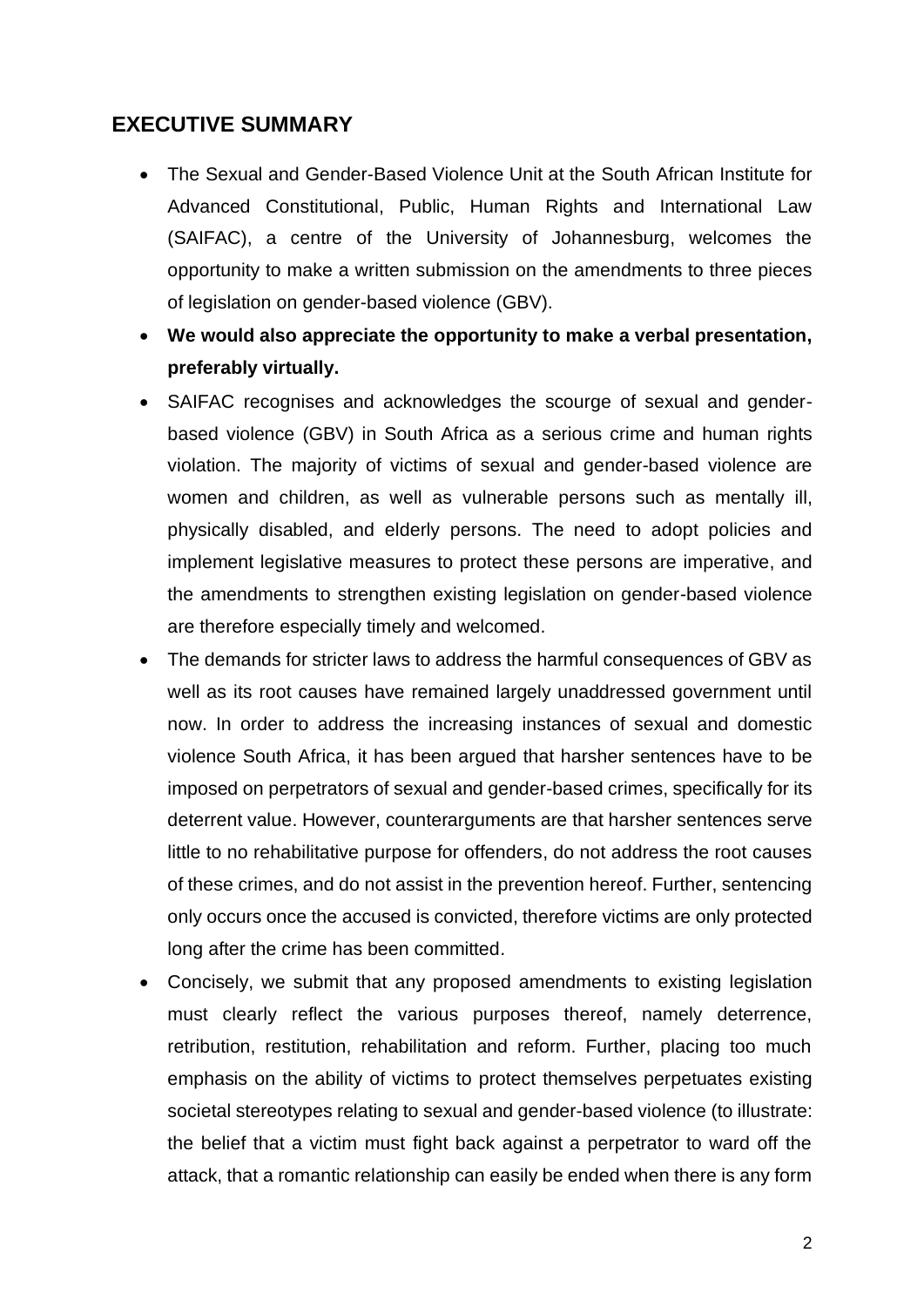of abuse taking place, or that a male cannot be raped by a woman or another male). Such interventions play a crucial role in addressing the root causes of sexual and gender-based violence.

SAIFAC makes the following submissions concerning the proposed Amendment Bills:

- Firstly, the provision for certain particulars of persons who have been convicted of sexual offences to be made publicly available in terms of the Criminal Law (Sexual Offences and Related Matters) Amendment Act Amendment Bill is not consistent with certain human rights guaranteed in the Constitution, namely the registrants' rights to equality, dignity and privacy.
- Secondly, it is our submission that the duty on the public to report domestic violence against vulnerable persons, as provided in the Domestic Violence Amendment Bill, has to be extended to also include women as a vulnerable group together with children, older persons and persons with disabilities. This will ensure that the Domestic Violence Amendment Bill corresponds to Chapter 6 of the Criminal Law (Sexual Offences and Related Matters) Amendment Act Amendment Bill, which specifically proposes to include females under the age of 25 years under the definition of a "person who is vulnerable".
- Thirdly, it is our view that the use of intermediaries for child victims or witnesses in court proceedings should not be left to the discretion of the court as suggested in the Criminal and Related Matters Amendment Bill. Instead, the imperative must be to protect the best interests of children, and to ensure consistent application of the proposed amendment.
- Finally, we submit that stricter bail conditions and harsher minimum sentences proposed by the Criminal and Related Matters Amendment Bill will not serve the purpose of deterrence. Instead, they will likely violate human rights guaranteed in the Constitution. We recommend that legislative amendments must give due regard to the improvement of reasonable access to bail, the promotion of alternative measures to imprisonment, social reintegration of offenders and the protection of society and the victim.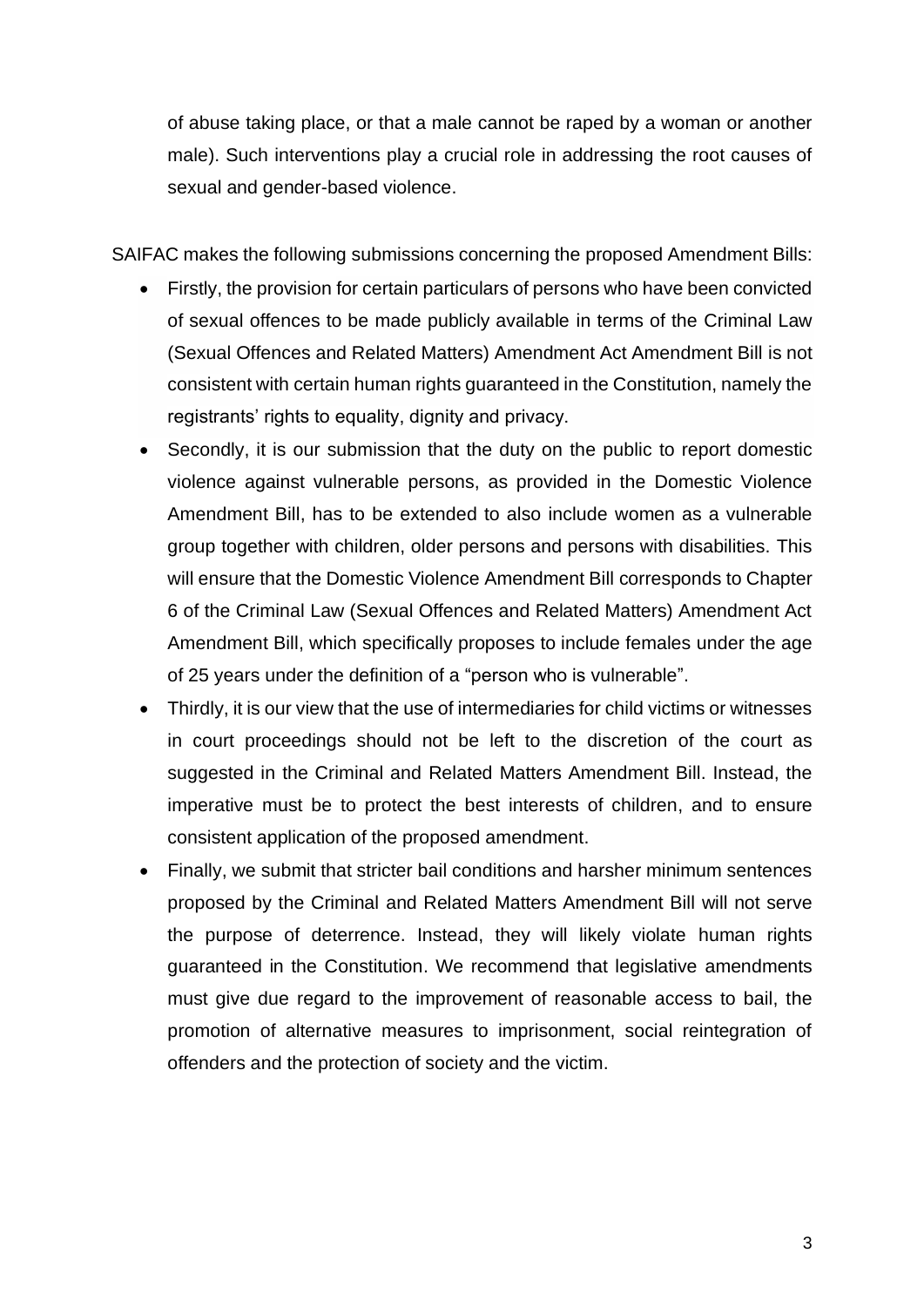# **MAIN SUBMISSIONS**

# **1. CRIMINAL LAW (SEXUAL OFFENCES AND RELATED MATTERS) AMENDMENT ACT AMENDMENT BILL [B16 – 2020]**

### **1.1.** *Amendments to the National Register of Sex Offenders*

- 1.1.1. One of the proposed amendments to the Criminal Law (Sexual Offences and Related Matters) is to oblige the Registrar of the National Register for Sex Offenders (NRSO) to "make the full names, surname, identity number and the sexual offence, of every person whose particulars have been included in the Register, available on the website of the Department of Justice and Constitutional Development."<sup>1</sup> The purpose of this amendment is to protect "persons who are vulnerable against sexual offenders", <sup>2</sup> hereby expanding the original purpose of establishing the NRSO to protect "children and persons who are mentally disabled"<sup>3</sup> to a much wider group of persons defined as vulnerable. 4
- 1.1.2. SAIFAC welcomes this amendment to the purpose of establishing the NRSO, because expanding the persons protected by the NRSO from only children and mentally disabled persons to "females under the age of 25 years", persons in care-or shelter facilities, the elderly, as well as persons with physical and intellectual disabilities<sup>5</sup> recognises that these persons are particularly vulnerable to sexual violence. Further, the inclusion of "females" is an acknowledgement that women in South Africa are considerably more likely than men to experience violence. Therefore, it is important that legislation expressly recognises women as a vulnerable group in order to effectively monitor State efforts to respond to, prevent and eliminate all forms of violence against women.

<sup>&</sup>lt;sup>1</sup> Clause 7(c) of the Criminal Law (Sexual Offences and Related Matters) Amendment Act Amendment Bill [B16-2020]. The NRSO is similar to the American federal law known as "Megan's Law", which provides for the release of information, concerning a sexual offender, when it is necessary to protect the public. To this end, websites are created and made available for public viewing. The USA has faced great obstacles in the implementation and maintenance of such registers, as a result, the information obtained from the websites is not always accurate.

 $2$  Clause 5(c) of the Criminal Law (Sexual Offences and Related Matters) Amendment Act Amendment Bill

<sup>3</sup> Section 43 of the Criminal Law (Sexual Offences and Related Matters) Amendment Act 32 of 2007.

<sup>4</sup> Clause 5(c) of the Criminal Law (Sexual Offences and Related Matters) Amendment Act Amendment Bill. See further: Vetten "Aluta Continua: Police Accountability and the Domestic Violence Act 1998" (2017) *SA Crime Quarterly* 7.

 $5$  Clause 5(c) of the Criminal Law (Sexual Offences and Related Matters) Amendment Act Amendment Bill.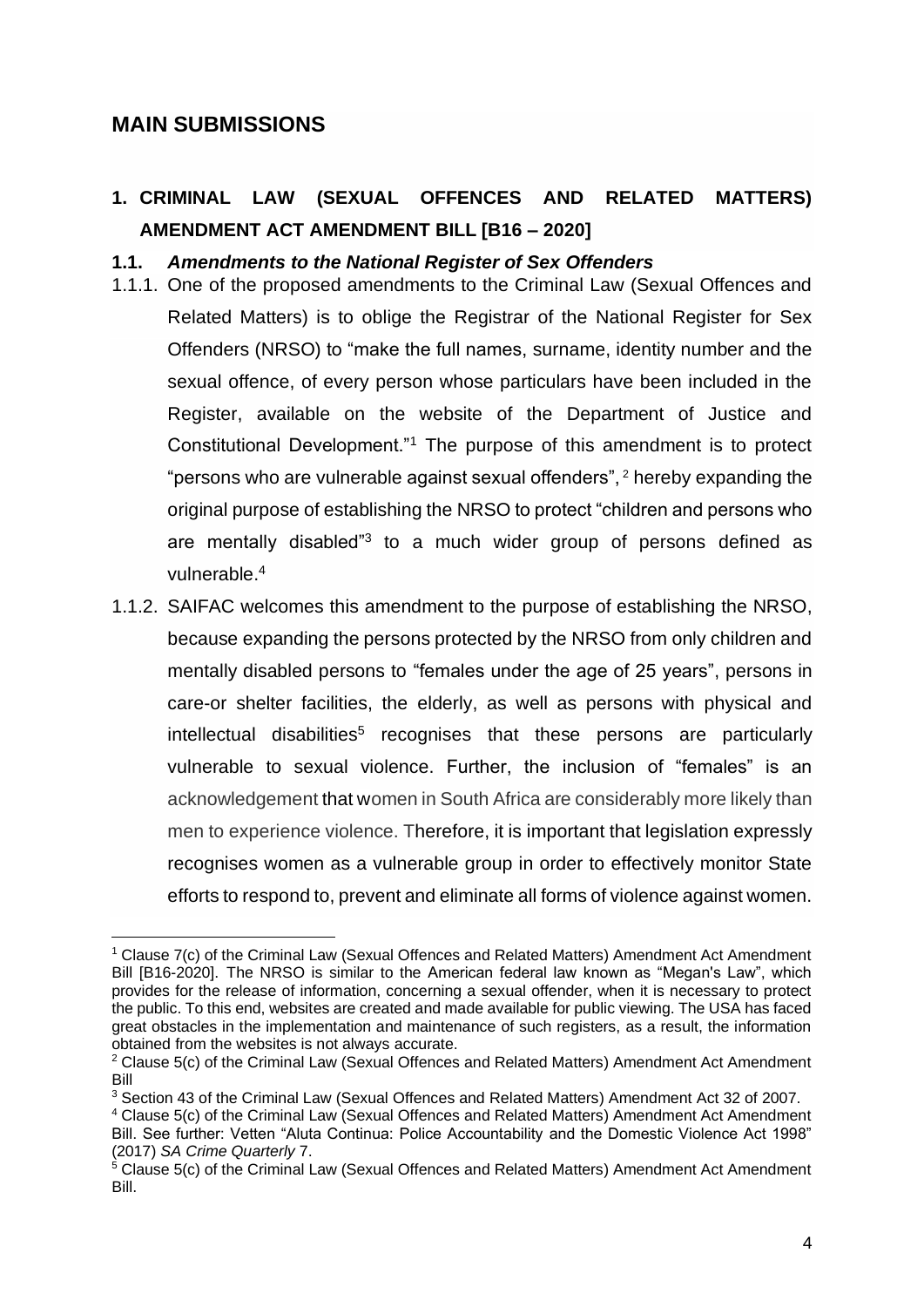1.1.3. However, we note with concern that the recognition of the various persons defined as "vulnerable" is not consistently applied throughout the proposed provisions. For instance, clause 7(a) of the Amendment Bill only seeks to include the "particulars of persons convicted of any sexual offence [*against a child or a person who is mentally disabled*] or are alleged to have committed a sexual offence [*against a child or a person who is mentally disabled*]" (emphasis added) in the NRSO, whereas clause 8(a) provides that the purpose of the NRSO is to protect "persons who are vulnerable" against sexual offenders.<sup>6</sup> Vulnerable persons protected by the NRSO as defined in clause 5(c) is wider than only children and mentally disabled persons: the practical implication of this inconsistency is that, in terms of clause 7(a), only the details of perpetrators of sexual offences committed *against children or mentally disabled persons* will be included in the NRSO, and the details of perpetrators that committed sexual offences against any of the other vulnerable persons identified in clause 8(a) will not be included**.** 

## **1.2.** *The Constitutional Challenge of Clause 7(c)*

- 1.2.1. SAIFAC is concerned about a number of obstacles faced by the NSRO, such as its implementation and maintenance, but most importantly its constitutionality. Should the Bill be passed into law, clause 7(c) is likely to face constitutional challenges on the grounds that it violates the rights to privacy, equality and dignity of the registrants. These rights can be limited in terms of section 36, if it is reasonable and justifiable to do so in an open and democratic society based on the values of human dignity, freedom and equality. Ultimately, the rights of the registrants need to be weighed against the public's right to information and to freedom and security of the person in terms of the limitation clause. The following factors must be considered in determining whether the limitation of the registrants' rights is justifiable as provided for in terms of Section 36 of the Bill of Rights:
	- **Firstly, the nature of the right**: The proposed provision is likely to affect three fundamental rights; privacy, dignity and equality. In *Bernstein and*

<sup>6</sup> Clause 8(a) of the Criminal Law (Sexual Offences and Related Matters) Amendment Act Amendment Bill.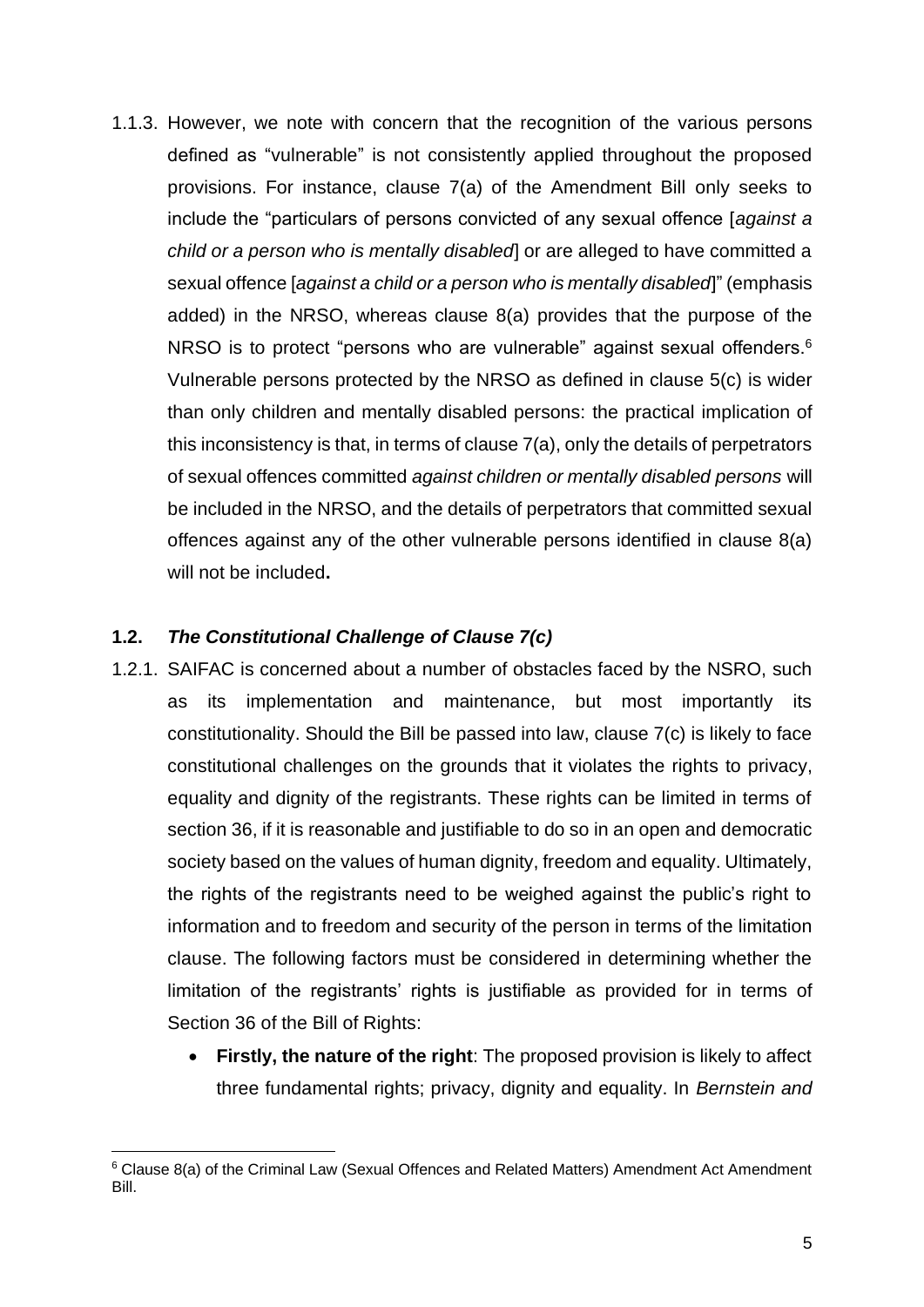<span id="page-5-0"></span>Others v Bester NO and Others,<sup>7</sup> the Constitutional Court explained that the right to privacy consists essentially of the right to lead one's life with minimum interference. It also concerns "*…*honour and reputation, avoidance of being placed in a false light, non-revelation of irrelevant and embarrassing facts…**"** The provision that the personal details of persons listed on the NRSO must be made publicly available inevitably violates the right to privacy as it reveals one's criminal past and will likely lead to community ostracism.<sup>8</sup> Furthermore, in the *Khumalo* case,<sup>9</sup> the link between privacy and dignity was explained as follows: "No sharp lines then can be drawn between reputation, dignitas and privacy in giving effect to the value of human dignity in our Constitution."<sup>10</sup> In addition, clause 7 (c) also violates offenders' right to equal protection of the law as it distinguishes between offenders convicted for sexual offences against children and mentally disabled persons, and offenders, who may have committed similar offences against adult women.

- **Secondly, the importance and purpose of the limitation**: According to clause 8 of the Amendment Bill, the purpose of the register is to ensure the protection of vulnerable persons from sexual offenders. Therefore, public access of the register is imperative for the prevention of contact between potential victims and sexual offenders. However, the objectives of making details of the NRSO publicly available may come at too great an expense to the implicated individuals.
- **Thirdly, the nature and extent of the limitation**: The limitation of the right to privacy by the Amendment Bill will effectively be an additional punishment of offenders who have already served their sentence. Furthermore, public criminal records will have a negative impact on the re-integration of offenders into society. Not only will their prospects of employment be limited, even in cases where they don't have to work with

<sup>7</sup> *Bernstein and Others v Bester NO and Others* 1996 (2) SA 751 par 73.

<sup>8</sup> Mollema "The Viability and Constitutionality of the South African National Register for Sex Offenders: A Comparative Study" (2015) *PER/PELJ* 2711.

<sup>9</sup> *Khumalo and others v Holomisa* 2002 (5) SA 401.

<sup>10</sup> Ibid at par 27.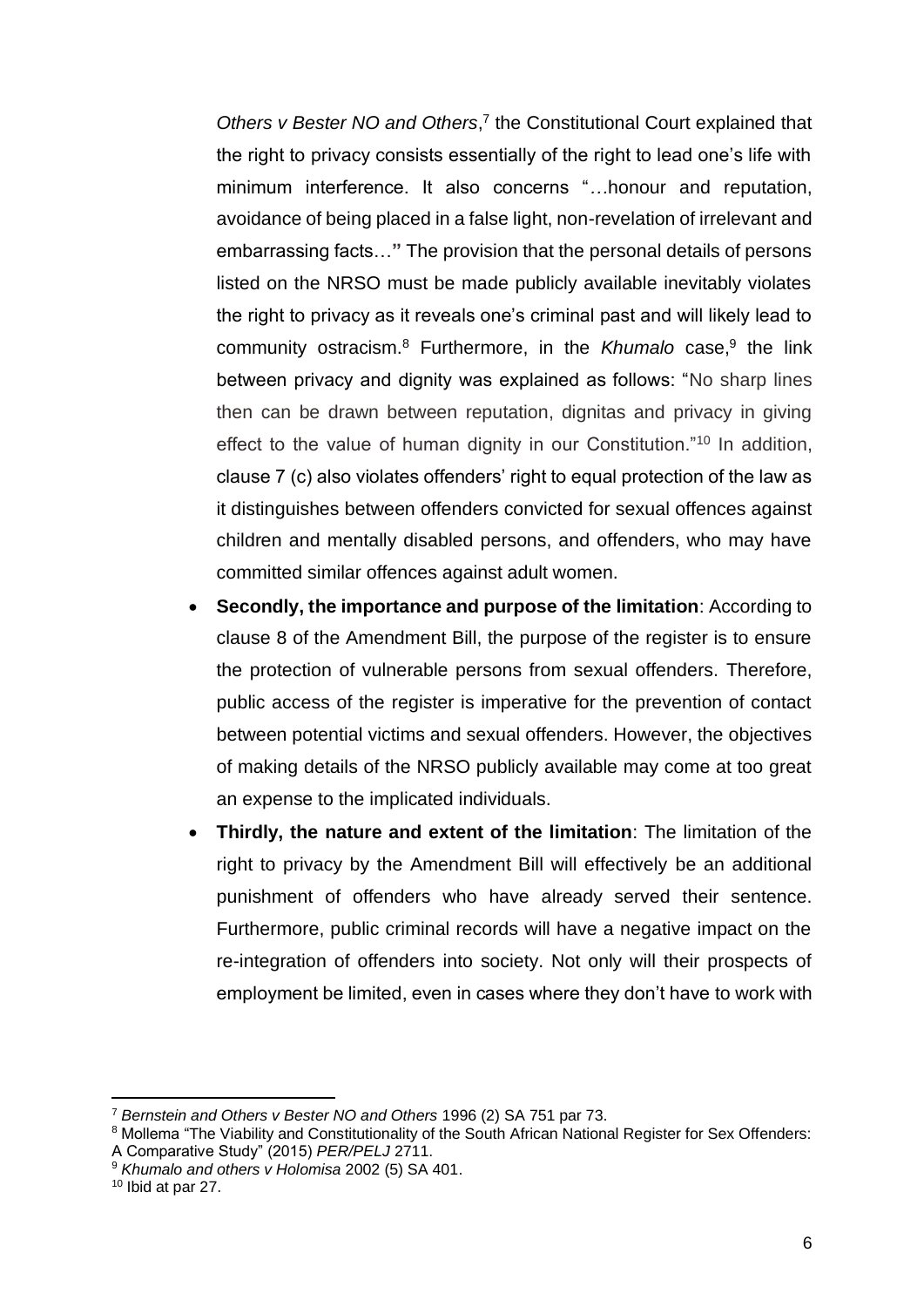members of vulnerable groups, but their safety may be threatened by possible reprisal action by the community. 11

- **Fourthly, the relation between the limitation and its purpose**: Evidence from states that have taken the measure of publicising their sexual offence registers indicate that this does not prevent the commission of sexual offences.<sup>12</sup> Although policies of this kind are popular, they are not efficient, effective or equitable. In South Africa, where only a small fraction of reported sexual offence cases are likely to result in a conviction, public access to the NRSO is likely to create a false sense of security amongst citizens: the South African Law Reform Commission warned of "a real threat that communities might take the law in their own hands and cleanse neighbourhoods from offenders, even on the slightest of rumours."<sup>13</sup>
- **Finally, less restrictive means to achieve the purpose**: Although there are many high-risk sexual offenders that need to be closely and consistently monitored by law enforcement, there are less intrusive measures that can be taken to control sex offenders and achieve public safety. For instance, South Africa could follow the American system of risk assessment screening for sexual offenders prior to their being released from prison, where the risk classification also sets the parameters for the removal of one's name from the register.<sup>14</sup> It is our submission that any measures taken by the State to protect vulnerable groups must be based on empirical evidence while ensuring that any limitation of rights is justifiable. In light of these considerations, the public access of the NRSO will unjustifiably limit registrants' rights to equality, dignity, and privacy, as this proposed amendment does not achieve its intended purpose. Furthermore, the nature and extent of the limitation is not reasonable and justifiable in an open and democratic society based on the values of human dignity, freedom and equality.

 $11$  Mollema (n [8](#page-5-0) above) at 2709.

<sup>12</sup> Ibid at 2729.

<sup>&</sup>lt;sup>13</sup> South African Law Reform Commission, Project 107, "Sexual Offences: Process and Procedure", 2002, at 76-77, retrievable at: [<https://www.justice.gov.za/salrc/dpapers/dp102-execsum.pdf>](https://www.justice.gov.za/salrc/dpapers/dp102-execsum.pdf) (accessed on 9 October 2020).

 $14$  Mollema (n [8](#page-5-0) above) at 2728.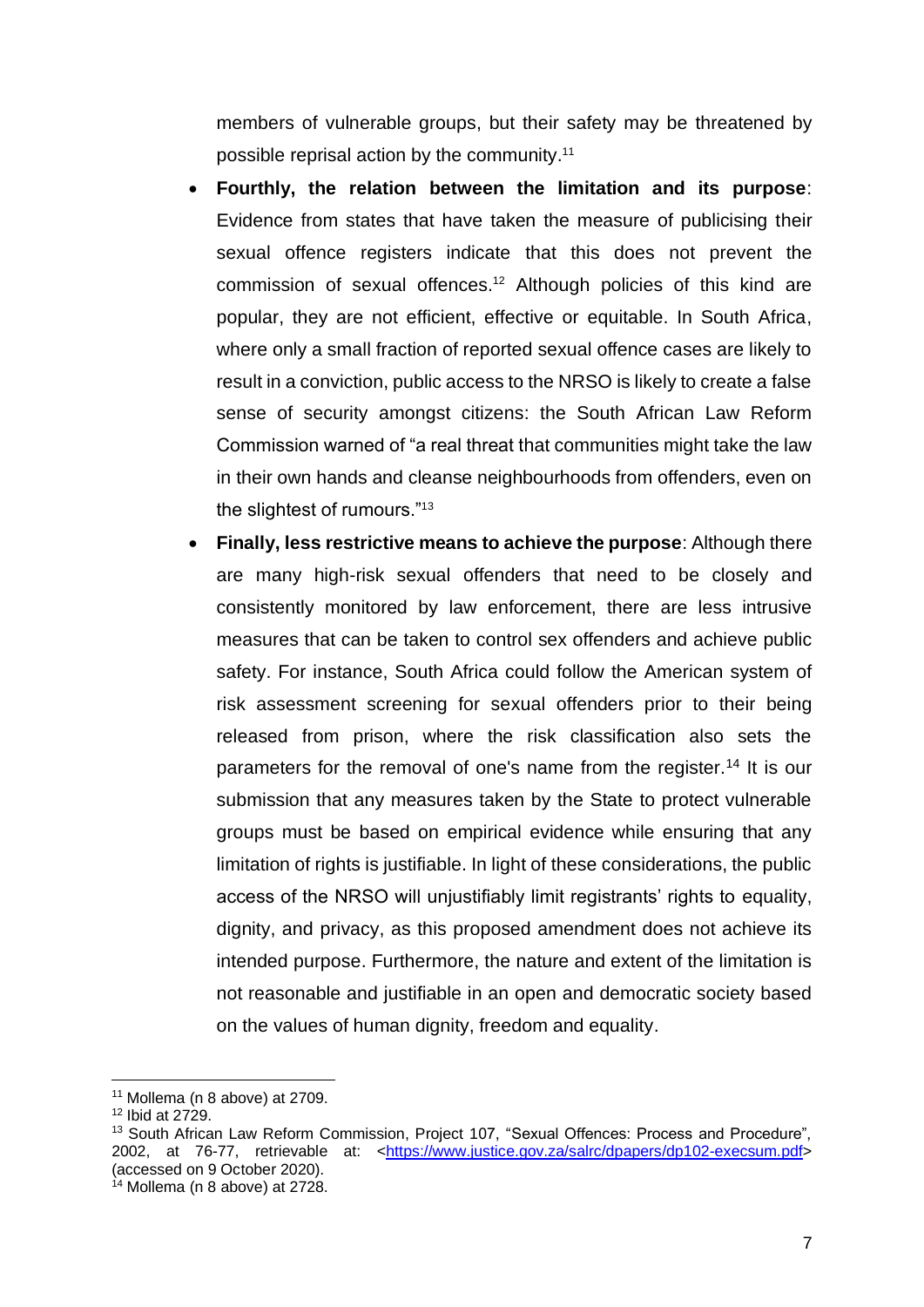1.2.2. SAIFAC therefore does not support the publicising of the NRSO for the sole purpose of blaming and shaming sexual offenders. While we acknowledge that public access may encourage vigilantism, this measure has no justification, no rehabilitative effect, its deterrent value is controversial, and will most likely give citizens a false sense of security. We submit that the Amendment Bill should make proposals that will address administrative challenges faced in the implementation and maintenance of the NRSO in its current form. Common challenges include missing records and insufficient information to enable law enforcement and the public to identify sex offenders. Legislative steps need to be taken to ensure the effective maintenance and monitoring of the NRSO and compliance of offenders for the updating of any amendments.

# **2. DOMESTIC VIOLENCE AMENDMENT BILL [B20 – 2020]**

### **2.1.** *List of Definitions*

- 2.1.1. SAIFAC welcomes the additional and amended definitions in the Domestic Violence Amendment Bill. We especially note the significance of new definitions such as "controlling behaviour", "coercive behaviour", "disability", "elder abuse", "harm", "sexual harassment", and "spiritual abuse".<sup>15</sup> The inclusion hereof is a recognition thereof that, in the scope of domestic violence, these are common and central features, and it will undoubtedly aid in the interpretation of what acts can be defined as "domestic violence."
- 2.1.2. However, we submit that the removal of "stalking" from the list of definitions<sup>16</sup> forces victims to seek redress from the Protection from Harassment Act 17 of 2001. This definition should be re-inserted into the Domestic Violence Act and recognised as a form of domestic violence. In recent years, stalking has often been placed within the realm of violence against women. Studies show that a former violent relationship increases the risk of stalking and a prior romantic involvement has an influence on the seriousness and duration of the stalking.<sup>17</sup> Therefore, it seems irrational to remove this from the Domestic Violence Act.

<sup>15</sup> Clause 2 of the Domestic Violence Amendment Bill [B20-2020].

<sup>&</sup>lt;sup>16</sup> Ibid Clause 2(x).

<sup>17</sup> Van der Aa "Stalking as a form of (Domestic) Violence against Women" (2012) *Rassegna Italiana di Criminologia* 175.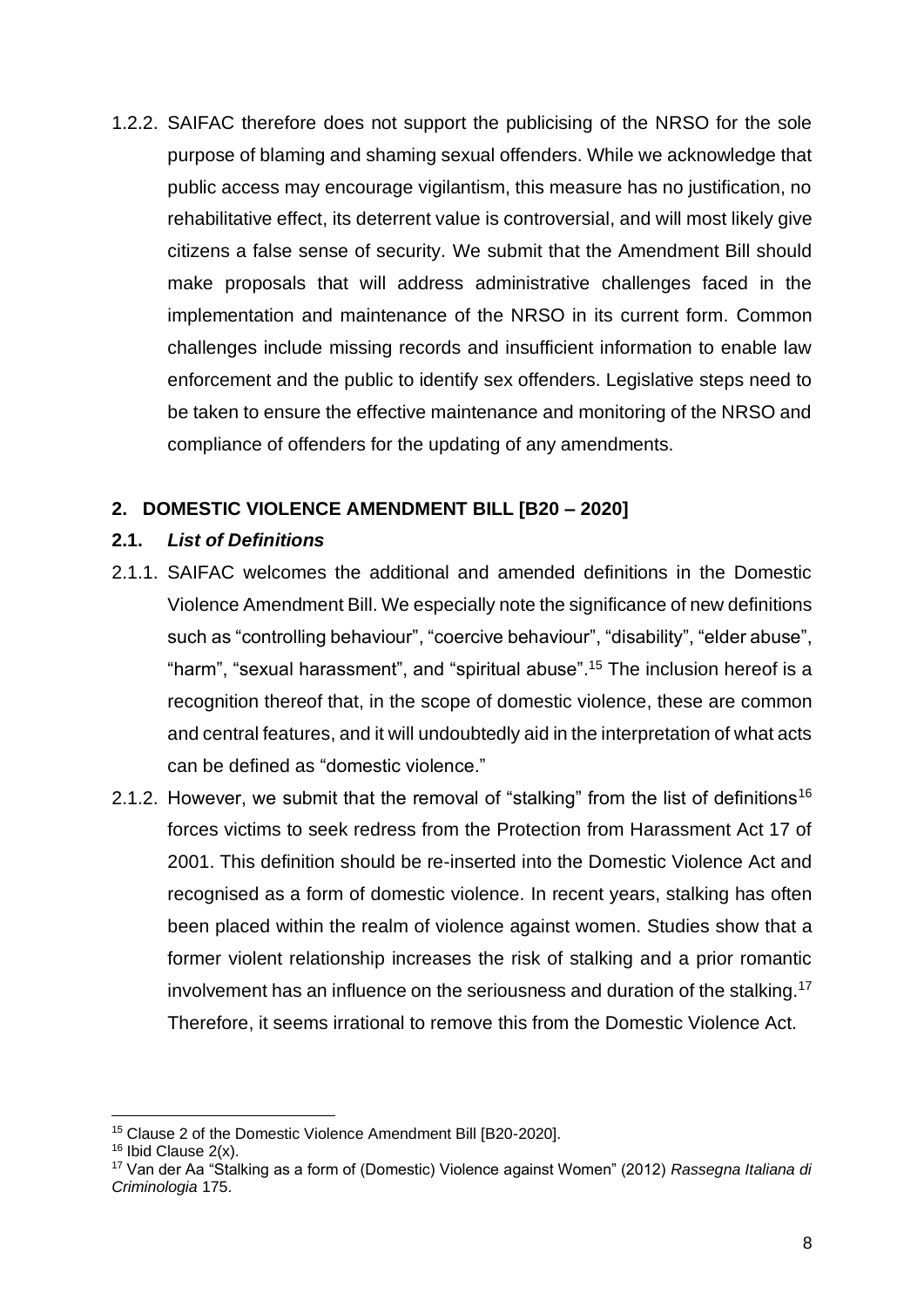#### **2.2.** *Public Reporting Duty*

2.2.1. We also welcome the public duty to report any knowledge or suspicion of domestic violence. However, it is our submission that "women" should be added to the group of vulnerable persons identified in clause 2B(1)(a), as this would complement clause 5(c) of the Criminal Law (Sexual Offences and Related Matters) Amendment Act Amendment Bill. Although clause 2B(1)(b) provides that persons who are aware or suspicious of domestic violence committed against an *adult* have a duty to report this, we argue that there is a need to have a gender-specific provision that creates the duty to report domestic violence against women as a vulnerable group. It should be noted that we are not advocating for the use of gender-specific language throughout domestic violence legislation. It is our submission that the Bill must combine genderneutral and gender-specific provisions to reflect the specific experiences and needs of female complainants, while allowing the prosecution of violence against men and boys.

#### **2.3.** *Duties of the South African Police Service*

- 2.3.1. In light of systemic challenges in the South African Police Service (SAPS), SAIFAC welcomes the special duties imposed on members of the SAPS to assist complainants. The chronic failure by members of the SAPS to fulfil their obligations in terms of the DVA has been a major challenge since its enactment. However, this is not a uniquely South Africa problem: there is a global belief that the police should not interfere or get involved in household disputes. The rationale behind this relates to law enforcement as the primary function of the police – and law can only be enforced when someone lodges a criminal complaint with the police. Once they get involved in household disputes, the police are blamed for interfering in "private" matters. In most instances, police officials also hold the belief that it is not their duty to interfere in such private affairs. Unfortunately, the police are the first point of contact for many survivors of domestic violence. Victims often approach the police in distress, urgently seeking assistance and protection from harm. More often than not, the quality of service that they receive leaves much to be desired.
- 2.3.2. The DVA, in its current form, contains accountability mechanisms to ensure that members of the SAPS who fail to adhere to their obligations in terms of the Act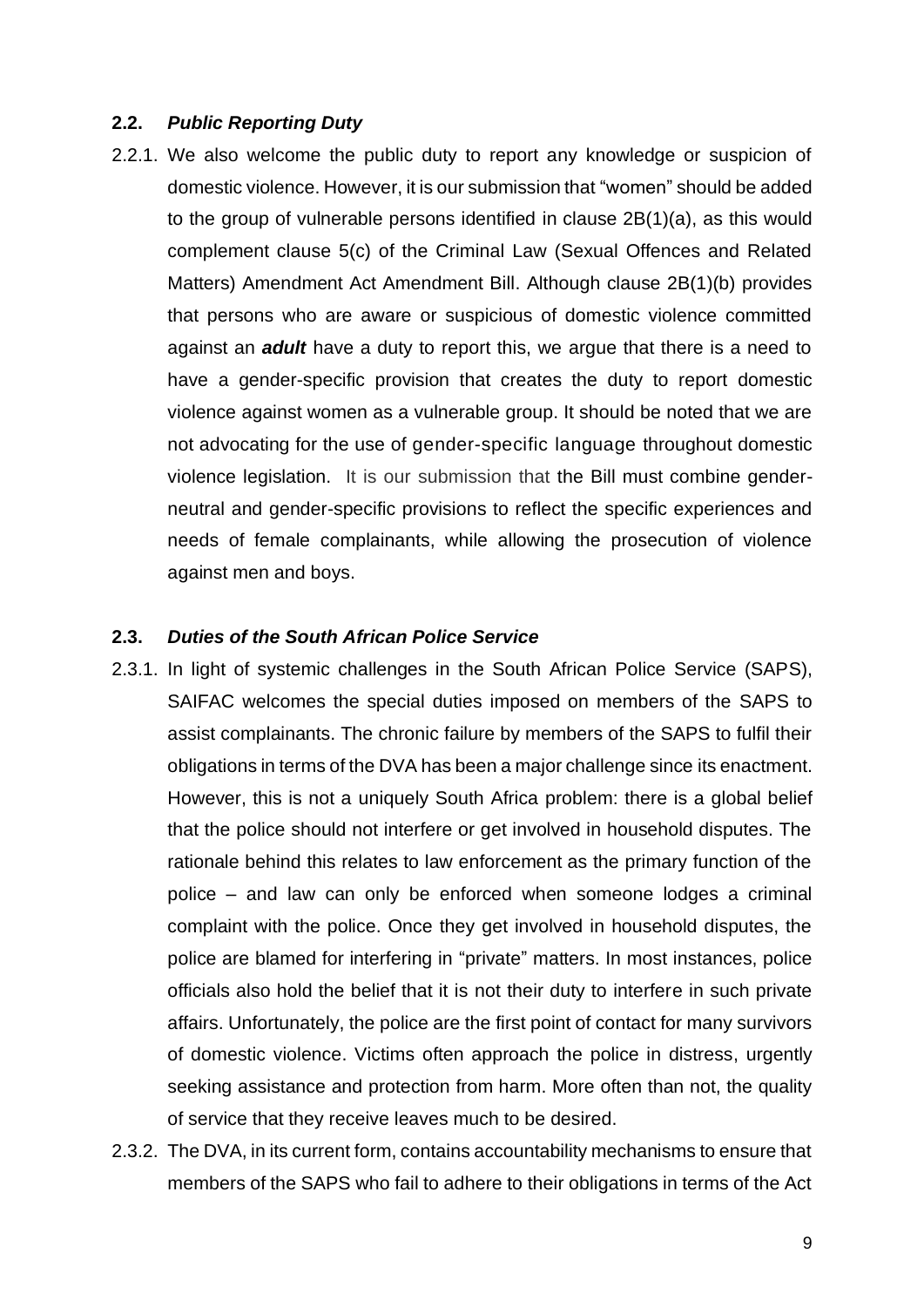will face disciplinary action.<sup>18</sup> However, research indicates that the National Commissioner rarely tables reports before Parliament as required by the DVA.<sup>19</sup> Furthermore, disciplinary action is seldom taken against errant police officers.<sup>20</sup> We are concerned that the Amendment Bill does not adequately address this challenge as it contains nearly identical provisions for the accountability of the SAPS.<sup>21</sup> The current accountability mechanisms in the DVA have proved to be woefully inadequate and the only change proposed by the Amendment Bill is the substitution of the Police Services' Independent Complaints Directorate for Civilian Secretariat.<sup>22</sup>

2.3.3. SAIFAC recommends that an additional mechanism be established for holding the SAPS and the National Commissioner of Police accountable for the performance of their duties in terms of the DVA. This could, amongst other things, include the establishment of an oversight role for the Commission on Gender Equality sitting jointly with a parliamentary committee.

## **3. CRIMINAL AND RELATED MATTERS AMENDMENT BILL [B17 – 2020]**

## **3.1.** *The Use of Intermediaries in Non-criminal Proceedings*

- 3.1.1. The Amendment Bill seeks to insert a provision for an application to be made for the appointment of an intermediary, *in proceedings other than criminal proceedings* to enable a witness: "(a) under the biological or mental age of 18 years; *(b)* who suffers from a physical, psychological, mental or emotional condition; or *(c)* who is an older person as defined in section 1 of the Older Persons Act, 2006" to give evidence through such an intermediary if it appears to the court that the witness will be exposed to undue psychological, mental or emotional stress, trauma or suffering.<sup>23</sup>
- 3.1.2. SAIFAC is concerned that the discretion given to the courts will likely result in the inconsistent application of this provision. A similar challenge has been

<sup>&</sup>lt;sup>18</sup> Section 18(4)(b) of the Domestic Violence Act 116 of 1998.

<sup>&</sup>lt;sup>19</sup> May and Mudarikwa "Shortfalls in the Implementation of the Domestic Violence Act" in Mudarikwa, May, and Martens (Editorial Board) *In Pursuit of Equality in South Africa: The Experiences of the Legal Resources Centre* (2017) 8, retrievable at: <http://lrc.org.za/art\_external/pdf/2017%20In%20Pursuit%20of%20Equality%20in%20South%20Afric a.pdf> (visited on 9 October 2020).

 $20$  Ibid.

<sup>&</sup>lt;sup>21</sup> Clause 21 of the Criminal and Related Matters Amendment Bill.

 $22$  Ibid.

<sup>23</sup> Ibid clause 51A.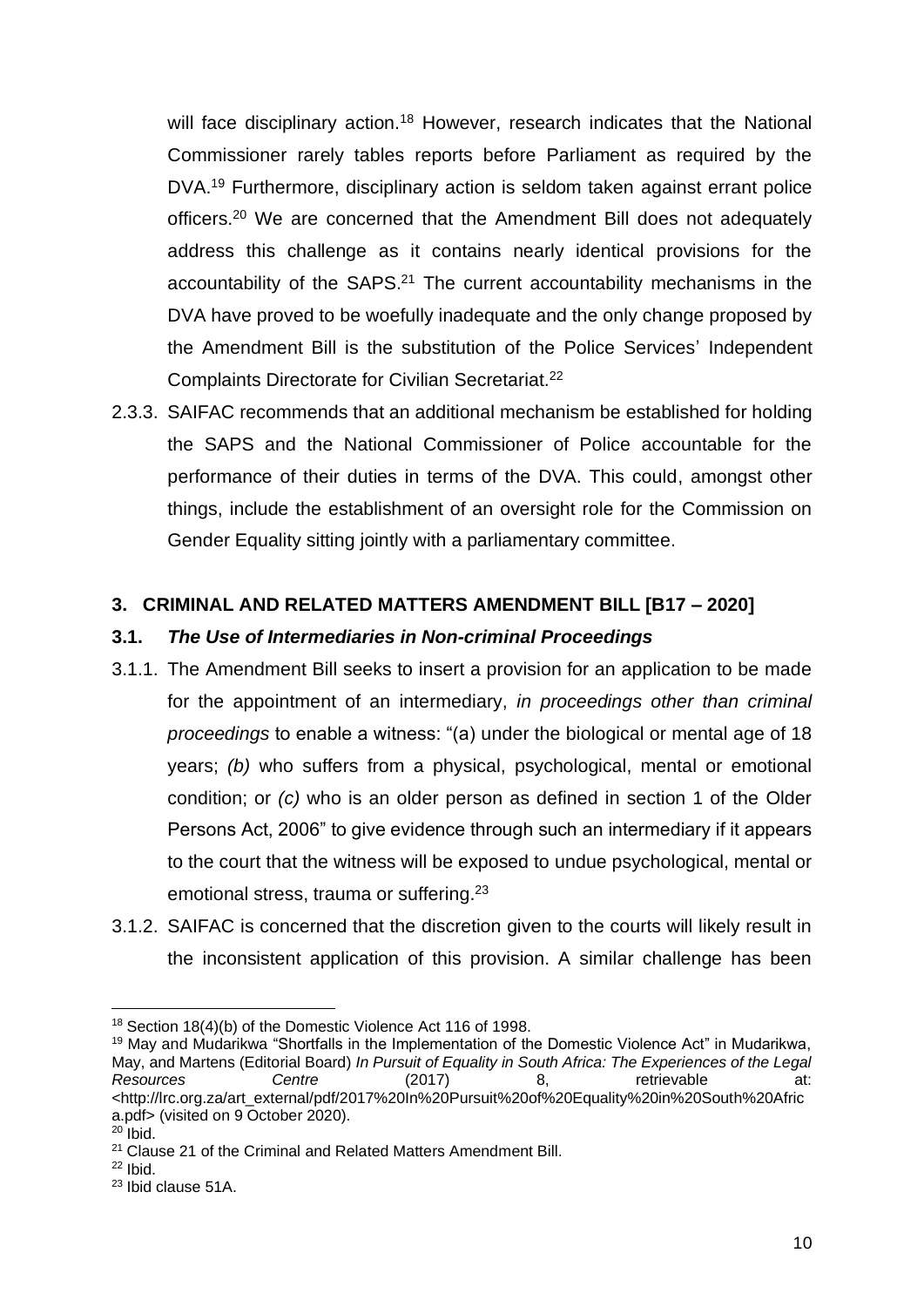highlighted in the interpretation of section 170A of the Criminal Procedure Act (CPA), which gives the court a discretion to order the use of an intermediary when the witness is a child and if such a witness would be exposed to "undue mental stress or suffering" when giving testimony in *criminal proceedings*. This provision has been challenged before in the Constitutional Court in *Director of Public Prosecutions, Transvaal v Minister of Justice and Constitutional Development* (*Transvaal DPP*), specifically that giving a discretion to judicial officers makes the appointment of the intermediary dependent upon how judicial officers exercise that discretion, and this adds to the inconsistency in the application of section  $170A(1).^{24}$ 

3.1.3. We submit that when children testify at *any* proceedings, irrespective of whether it is criminal or not, the use of an intermediary should be compulsory unless exceptional circumstances demand otherwise. However, the Constitutional Court rejected this in *Transvaal DPP*. Although the Court held that section 170A(1) is not unconstitutional as the challenge arises from its application, not the provision itself, it is our submission that this provision needs to be amended to protect the best interests of the child in every proceeding where child witnesses are required to testify. The Court itself noted that

> "[u]nless appropriately adapted to a child, the effect of the courtroom atmosphere on the child may be to reduce the child to a state of terrified silence. Instances of children who have been so frightened by being introduced into the alien atmosphere of the courtroom that they refuse to say anything are not unknown."<sup>25</sup>

3.1.4. Furthermore, in most instances, the child has to give evidence in the presence of the accused. In cases where the accused has previously threatened the child with physical harm, the child is faced with the choice to either testify and risk the accused carrying out his threat, or, to stay silent.<sup>26</sup> The Constitutional Court also highlighted that the questioning of a child requires a special skill which most prosecutors are not adequately trained for. The process of crossexamination is often a terrifying ordeal for child witnesses as it is done for the sole purpose of discrediting the witness. Should the cross-examination be

<sup>24</sup> *Director of Public Prosecutions, Transvaal v Minister for Justice and Constitutional Development and Others* 2009 (4) SA 222 (CC) at par 90 (*Transvaal DPP*).

 $25$  Ibid at par 101.

 $26$  Ibid at par 103.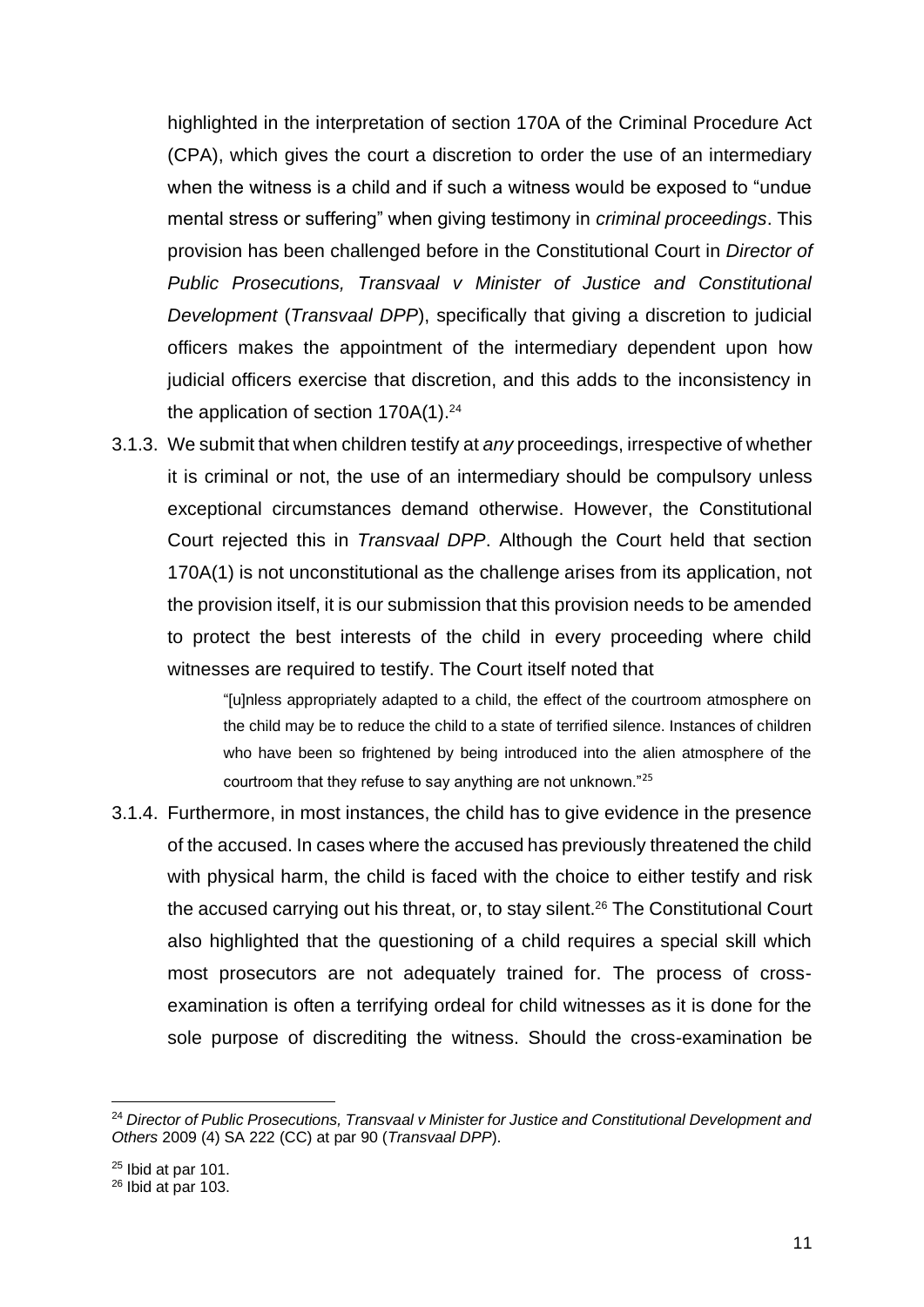conducted by a legal representative, "the child will be taken through his or her evidence in the most minute detail. The cross-examination may bring out facts that were so grotesque that the child could never have imagined being forced to recount them."<sup>27</sup>

- 3.1.5. The Constitutional Court argued that the discretion of a court is necessary as the appointment of an intermediary should be decided on a case-by-case basis to cater to the specific needs of each child.<sup>28</sup> However, in light of all the factors discussed above, it is difficult to imagine a situation where a child witness would not require an intermediary during such proceedings. The courtroom is a bewildering atmosphere for most child witnesses, yet courts will only allow the use of intermediaries for minors *likely* to experience undue stress or suffering. Even where expert evidence is led to prove that testifying in the presence of the accused may aggravate the distressed state of a child witness or victim, the appointment of an intermediary is not guaranteed as it depends upon the discretion of the court.
- 3.1.6. We would further like to highlight  $S \vee F$ <sup>29</sup> in which the state applied for the appointment of an intermediary. Expert evidence was submitted by a psychiatrist to the effect that the child in question was suffering from a partially unresolved post-traumatic stress disorder as a result of the rape. In the psychiatrist's expert opinion, testifying in open court was likely to have an adverse effect on the child's condition.<sup>30</sup> However, the court concluded that there was not much of a difference between the child testifying through an intermediary and testifying in an open court. The court accordingly declined to appoint an intermediary.
- 3.1.7. In order to ensure the protection of witnesses that are under the mental or biological age of 18 in all proceedings, we propose that section 170A(1) should be re-worded as follows:

"Subject to subsection (4), whenever criminal proceedings are pending before any court in which any witness under the biological or mental age of eighteen years is to testify, the court *shall* appoint a competent person as an intermediary for each witness under the biological age of eighteen years in order to enable such witness to give his

<sup>27</sup> Ibid at par 105.

 $28$  Ibid at par 105.

<sup>29</sup> *S v F* 1999 (1) SACR 571 (C).

<sup>30</sup> Ibid at 584.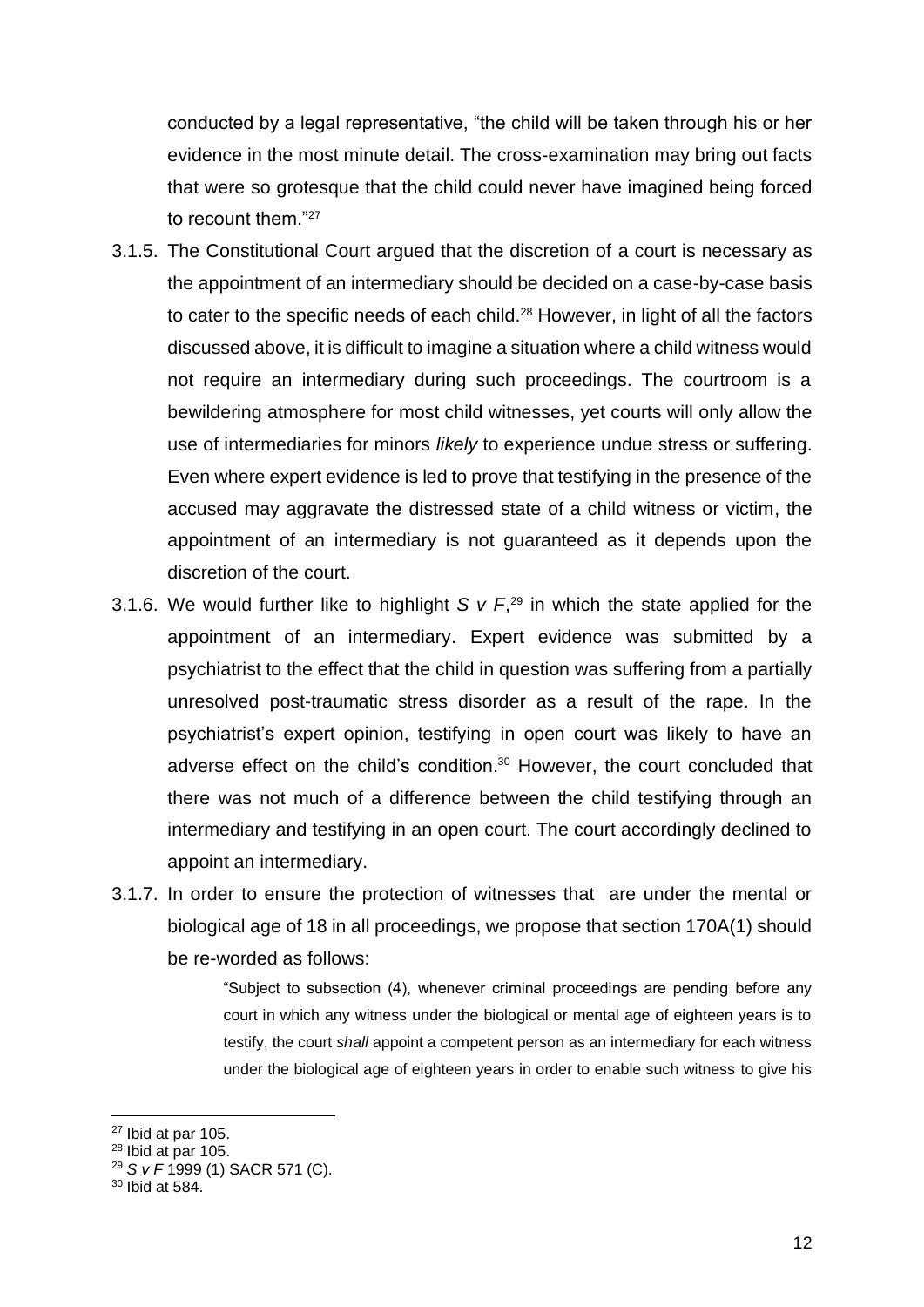or her evidence through that intermediary as contemplated in this section, unless there are cogent reasons not to appoint such intermediary, in which event the court shall place such reasons on record before the commencement of the proceedings; and the court may appoint a competent person for a witness under the mental age of eighteen years in order to give his or her evidence through that intermediary."

3.1.8. In respect of Clause 1(a) of the Criminal Matters Amendment Bill, we propose that it is re-worded as follows:

> "A court *must*, on application by any party to proceedings in terms of Part II of this Act before the court, or of its own accord and subject to subsection (4), appoint a competent person as an intermediary in order to enable a witness under the mental or biological age of 18 to give his or her evidence through that intermediary as contemplated in this section, unless there are cogent reasons not to appoint such intermediary, in which event the court shall place such reasons on record before the commencement of the proceedings; and the court may appoint a competent person for a witness under the mental age of eighteen years in order to give his or her evidence through that intermediary."

#### **3.2.** *The Amendment of Bail Conditions*

- 3.2.1. The explanatory Memorandum on the objects of the Criminal and Related Matters Amendment Bill (the Memorandum) provides that the primary aim of the Criminal and Related Matters Amendment Bill, 2020 (the Bill) is to "amend numerous Acts, which are administered by the Department of Justice and Constitutional Development and are intended to: (i) address gender-based violence and offences committed against vulnerable persons; and (ii) provide for additional procedures to reduce secondary victimisation of vulnerable persons in court proceedings." 31
- 3.2.2. To this end, clause 4(f) of the Amendment Bill places domestic violence on a similar hierarchical scale to Schedule 6 and 5 offences, which demand that the accused remains in custody until he or she is dealt with according to the law, unless the accused can show evidence that it would not be in the interests of justice to detain the him/her further. While there is a need to protect victims and survivors of domestic violence from their abusers, measures to tighten bail requirements must be consistent with the provisions of the Constitution. According to section 35(1)(f) of the Constitution, all accused persons have the

<sup>&</sup>lt;sup>31</sup> Clause 1 of the Memorandum on the objects of the Criminal and Related Matters Amendment Bill.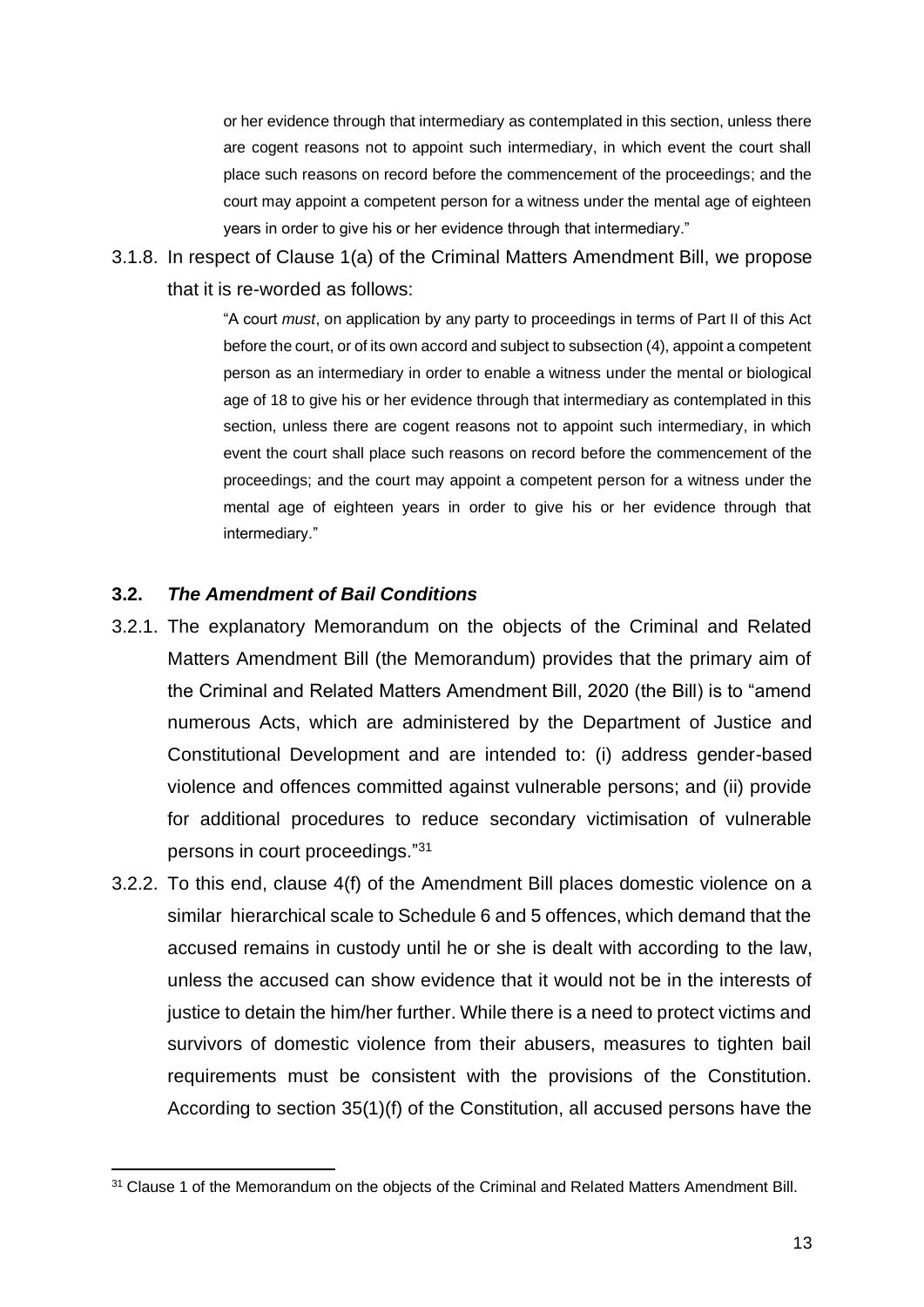right "to be released from detention if the interests of justice permit, subject to reasonable conditions."

- 3.2.3. In terms of the Amendment Bill, the interests of justice must be interpreted to include the safety of the person against whom the offence was committed.<sup>32</sup> A number of other factors that must be considered by the Court in a bail application are listed in clauses 4 and 5. These include any threat of violence that the accused may have made to the victim, and any resentment that the accused may harbour. The effect of the proposed amendment is that even where there is no likelihood that the accused will abscond or interfere with state witnesses if released on bail, the court may still deny bail if it is in the interests of justice to do so. The constitutionality of such a provision is questionable. It should be noted that the right to bail is based on the presumption of innocence. This principle is not reflected in the proposed amendment.
- 3.2.4. A similar provision, section 60(11)(a) of the CPA, which requires the accused to satisfy the court that his/her release is in the interests of justice with respect to Schedule 5 offences, was previously subject to a constitutional attack on the basis that it "imposes an onus which is so difficult to discharge that the right to release on bail is illusory."<sup>33</sup> In dismissing the constitutional challenge, the Court held that an important qualification has been built into this section that the accused must be given a reasonable opportunity to establish the requirements of this section.<sup>34</sup>
- 3.2.5. Despite the existence of such qualification, we are concerned that it will be difficult for most accused persons to meet the requirements for their release. Considering the large scope of actions that constitute domestic violence, obtaining evidence that will satisfy the court is very challenging, especially in cases where no physical violence is involved.
- 3.2.6. While we welcome the mandatory inclusion of considering the victim's safety during bail decisions, we are equally concerned about how the provisions in the Bill may be interpreted by courts in weighing up or safeguarding accused persons' right to bail under the proposed amendments. It is therefore our submission that the Bill needs to be drafted in a manner that clarifies that the

<sup>&</sup>lt;sup>32</sup> Clause 5(e) of the Criminal Matters Amendment Bill.

<sup>33</sup> *S v Dlamini, S v Dladla and Others; S v Joubert; S v Schietekat* 1999 (4) SA 623 (CC), at par 80.

 $34$  Ibid.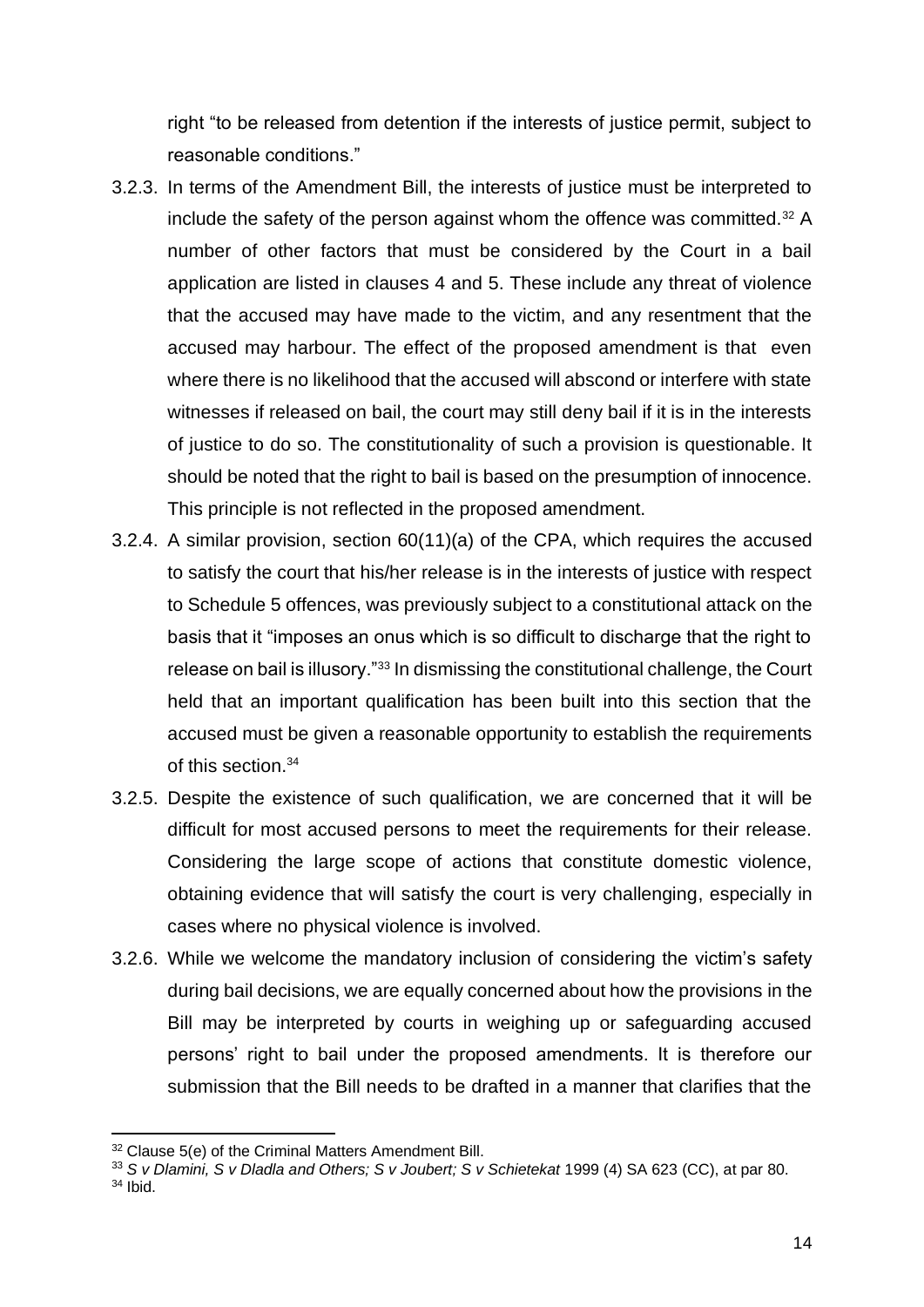views of victims of gender-based violence regarding their safety during bail proceedings must not be without qualification, specifically to safeguard the rights of the accused under such bail proceedings.

3.2.7. The deprivation of a person's liberty merely because he or she is *accused* of having committed a crime, and not found guilty of it yet, cannot possibly reduce the crime rate. There are other proposed measures that will ensure the protection of victims while accused persons are out in bail. For instance, a protection order could be issued against the accused following his or her release on bail if the offence was allegedly committed against a person in a domestic relationship.<sup>35</sup>

### **3.3.** *Minimum Sentencing in Respect of the Offence of Rape*

- 3.3.1. Clause 15 of the Bill serves to amend Part I of Schedule 2 to the Criminal Law Amendment Act 105 of 1997, and further provides that the offence of rape is punishable by life imprisonment in cases whereby the victim is (i) an older person as defined in section 1 of the Older Persons Act, 2006; or (ii) is a physically disabled person with a disability who, due to his or her physical disability, is rendered particularly vulnerable; (iii) or is a person who is mentally disabled as contemplated in section 1 of the Criminal Law (Sexual Offences and Related Matters) Amendment Act 32 of 2007.
- 3.3.2. The inclusion of various categories of "persons" is a welcome development and the rationale of ensuring harsher sentences for offences committed against vulnerable persons is accepted provided it serves the retributive function of sentencing. The retributive theory of justice posits that where a perpetrator breaks the law, he/she must be punished accordingly for the offence perpetrated. Studies have shown that in rape cases particularly, the vulnerability of the victim is inextricably linked to the impunity with which the perpetrator commits the offence, as the latter takes advantage of the fact that his/her victim is devoid of any appreciable means of defence.<sup>36</sup>

<sup>&</sup>lt;sup>35</sup> Clause 4 (i) of the Criminal Matters Amendment Bill.

<sup>36</sup> Kennedy LW, Caplan JM, Piza EL and Buccine-Schraeder H "Vulnerability and exposure to crime: Applying risk terrain modelling to the study of assault in Chicago" in 2015 *Applied Spatial Analysis and Policy* at 1-6; and Block R and Skogan WG "The dynamics of violence between strangers: Victim assistance and outcomes in rape, robbery and assault" 1985 at 39-42, retrievable at: [<https://www.ncjrs.gov/pdffiles1/Digitization/102755NCJRS.pdf>](https://www.ncjrs.gov/pdffiles1/Digitization/102755NCJRS.pdf) (accessed on 9 October 2020).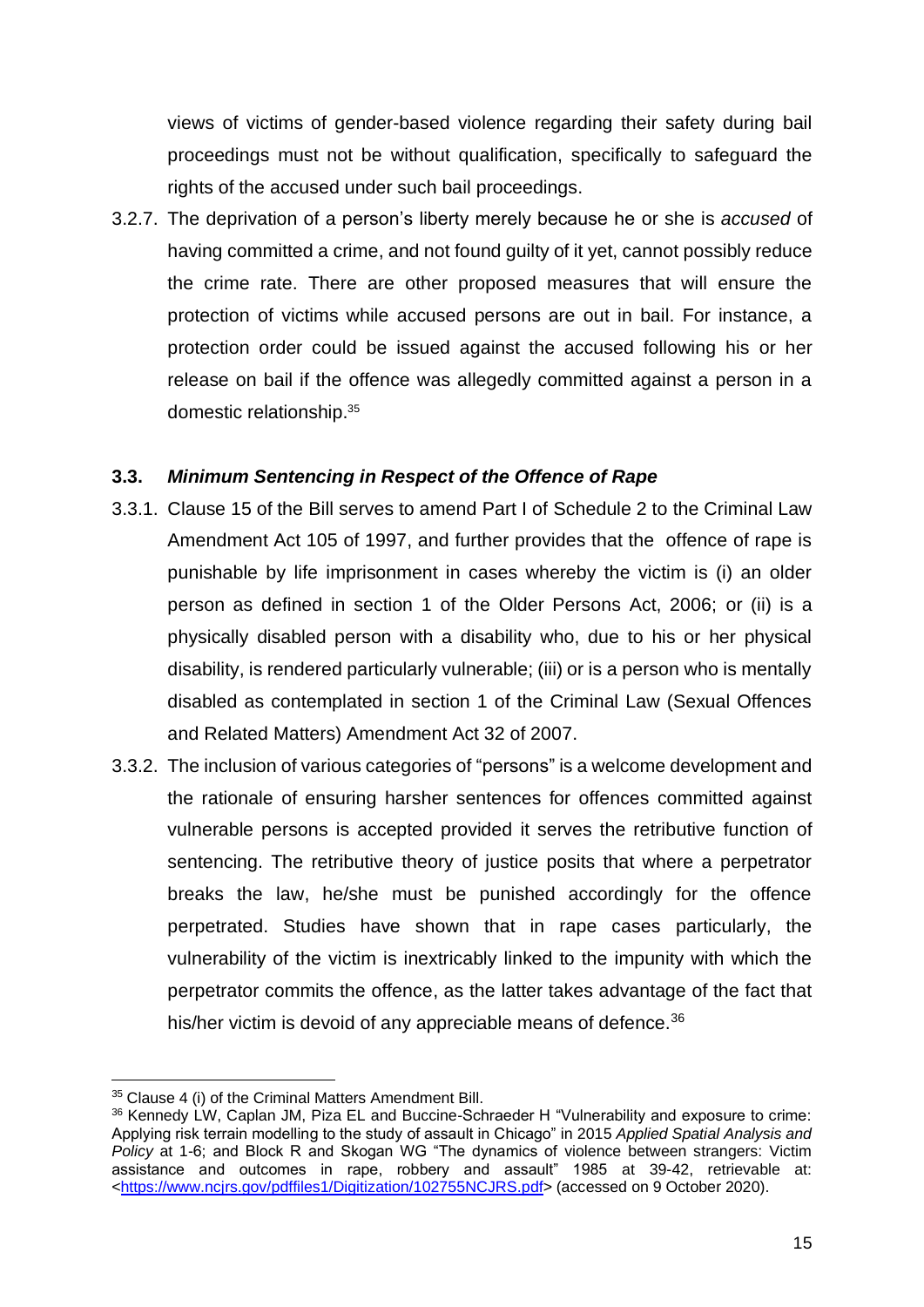- 3.3.3. However, the purposes of criminal sentencing are manifold: the protection of society, deterrence of the offender and of others who might be tempted to offend, as well as retribution, reform and restitution.<sup>37</sup> These purposes of sentencing overlap and none of them can be considered in isolation from the others when deciding on what an appropriate sentence is in any given case. At best, each purpose could indicate which sentence would be the most appropriate, yet sometimes the purposes may point in different directions.
- 3.3.4. It is submitted that there is no empirical evidence suggesting that imprisonment for a longer period of time guarantees that offenders will be rehabilitated, nor does it solve the problem of sexual and gender-based violence, or make victims safer. Sentencing occurs after the perpetration of a crime and the imposition of harsher sentences does not necessarily protect would-be victims from sexual and gender-based violence. Imprisonment does not address or offer solutions to social problems such as substance abuse, domestic violence, child abuse and mental illness for example, all of which have been shown to have a strong correlation with the perpetration of sexual and gender based violence.
- 3.3.5. To this end, the Detention Justice Forum in its April 2020 submissions to the Department of Justice and Correctional Services on the Bill maintained that the implementation of lengthier sentences does not have a deterrent effect on crime, and that:

"South Africa has had minimum sentencing for certain crimes for over 20 years and there is little reliable evidence that the sentencing law has reduced crime in general, or that specific offences targeted by this law have been curbed. Instead of putting people into prison for longer periods of time, we should be focusing on implementing effective rehabilitation programmes, and consider non-custodial measures for those with a low risk of re-offending. With respect to domestic violence perpetrators, more specialised programmes should be available both as a custodial and non-custodial measure."<sup>38</sup>

3.3.6. It is submitted that the imposition of longer terms of imprisonment for rape is heavily influenced by the retributive purpose of sentencing, but ultimately fails to take into account its rehabilitative and restitutive functions which may well serve to address many of the contributing factors to sexual and gender-based violence. An adequate response to the scourge of sexual and gender-based

<sup>37</sup> *Veen v The Queen (No. 2)* (1988) 164 CLR 465 at 476).

<sup>&</sup>lt;sup>38</sup> Detention Justice Forum "Submission to the Department of Justice and Correctional Services regarding the Criminal Matters Amendment Draft Bill, 2020" 24 April 2020, at page 5.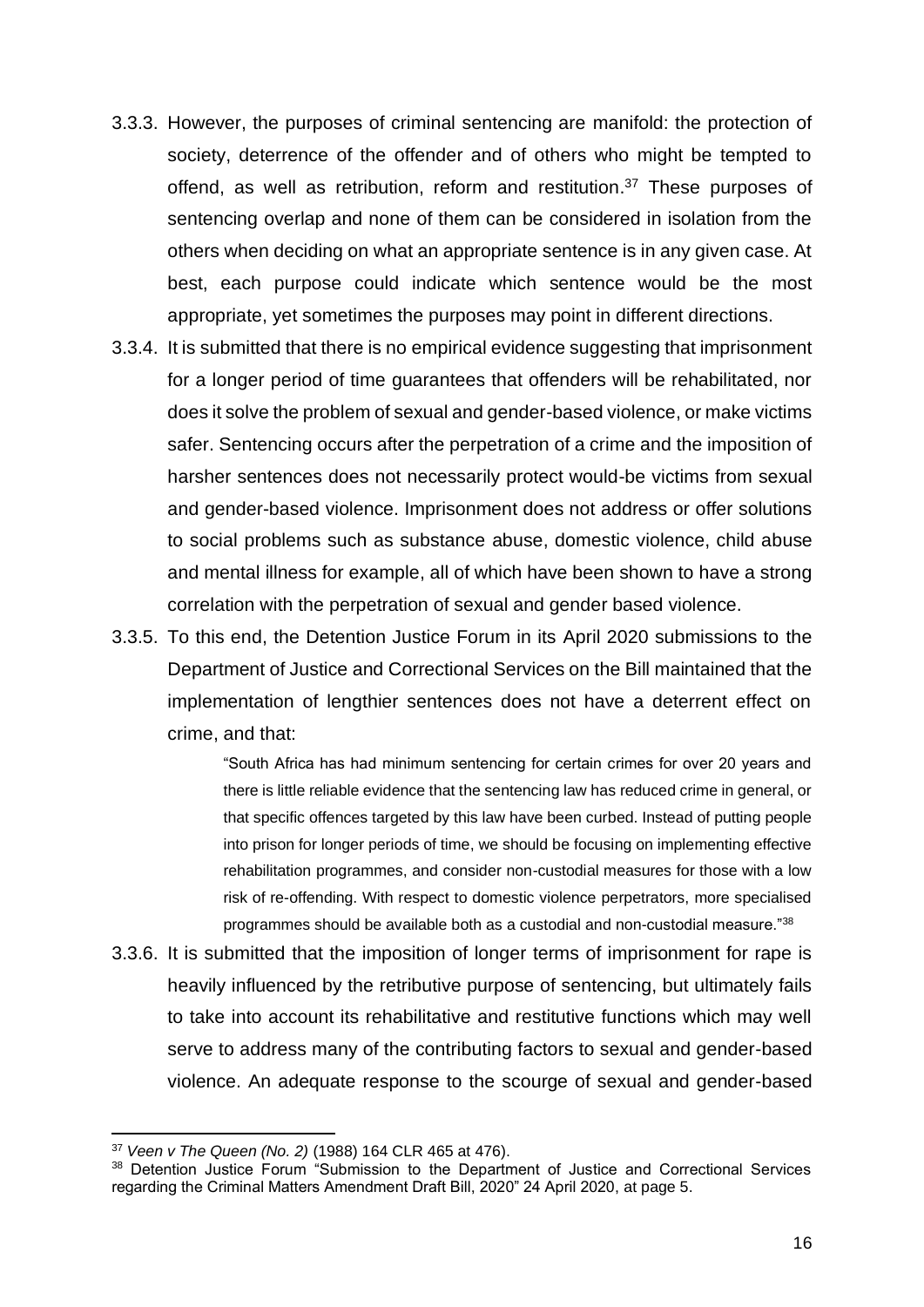violence includes, but is not limited to: victim support and counselling, specialised perpetrator interventions including counselling, support and counselling for children and other family members.<sup>39</sup>

3.3.7. With regard to the imposition of minimum sentences for the offence of rape where the victims are either vulnerable persons as defined or persons with which the perpetrator has a domestic relationship with, it is submitted that this provision is inherently discriminatory as it offers no justification as to why rape committed against "non-vulnerable persons" outside the domestic relationship warrants a departure from the minimum sentencing provisions. If legislative intervention seeks to address sexual and gender-based violence in its entirety, such categorisation is nugatory as it should be inconsequential to the determination of whether a sentence is appropriate that the victim had the means or ability to defend himself/herself from the sexual offence so perpetrated. As such, it is recommended that minimum sentences should apply to all instances of rape regardless of the gender or physical, psychological, mental or emotional condition of the victim.

# **4. CONCLUSION**

- **4.1.** In conclusion, it is the submission of SAIFAC that the Criminal Law (Sexual Offences and Related Matters) Amendment Act Amendment Bill, the Criminal and Related Matters Amendment Bill, and the Domestic Violence Amendment Bill should not be passed for the following reasons:
- 4.1.1. Firstly, the provision in the Criminal Law (Sexual Offences and Related Matters) Amendment Act Amendment Bill to publish information of persons who have been convicted of sexual offences may violate the registrants' rights to equality, dignity and privacy as guaranteed in the Bill of Rights.
- 4.1.2. Secondly, we welcome the public duty to report any knowledge or suspicion of domestic violence in terms of the Domestic Violence Amendment Bill, but submit that "women" should be added to the group of vulnerable persons identified in clause 2B(1)(a), as this would complement clause 5(c) of the

<sup>39</sup> Ibid at page 6.